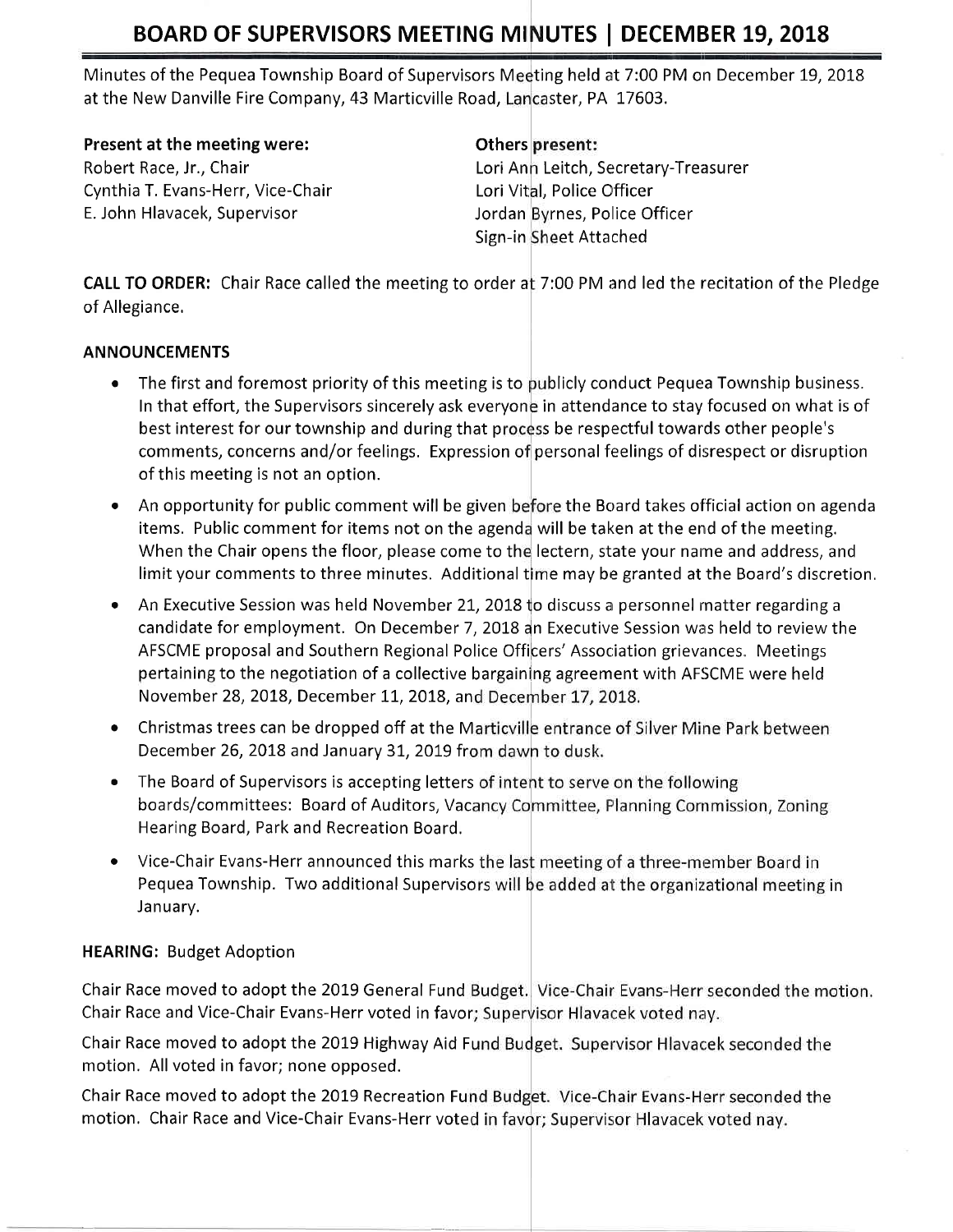### RESOLUTION: Tax Levy

Chair Race moved to adopt Resolution 499-2018, a Resolution of the Township of Pequea, Lancaster County, Pennsylvania establishing the Tax Rate for the Year 2019. Vice-Chair Evans-Herr seconded the motion. All voted in favor; none opposed.

## RESOLUTION: Fee Schedule

Chair Race moved to adopt Resolution 500-2018, a Resolution of the Township of Pequea, Lancaster County, Pennsylvania establishing and/or revising fees charged in connection with the administration of the Township. Vice-Chair Evans-Herr seconded the motion. All voted in favor; none opposed.

MINUTES OF PREVIOUS MEETING(S): Chair Race moved to approve the minutes of the November 20, 2018 Budget Workshop IV and November 21, 2018 Board of Supervisors Meeting. Vice-Chair Evans-Herr seconded the motion. All voted in favor; none opposed.

TREASURER'S REPORT: Chair Race moved to approve checks 11842-11887 from the General Fund, checks 1569-1578 from the Recreation Fund, and check 0028 from the Escrow Fund. Supervisor Hlavacek seconded the motion. All voted in favor; none opposed.

#### NEW BUSINESS:

- 1. Consider approving Planning Module Exemption for Millwood Road Lot  $11$  Chair Race moved to approve the Planning Module Exemption for Millwood Road Lot 11 as recommended by the Township Engineer. Vice-Chair Evans-Herr seconded the motion. All voted in favor; none opposed.
- Stull of 195 Linestown Road urged the Board of Supervisors to follow the Standard Procedure to 2. Acknowledge receipt of Agricultural Security Area Declaration for 195 Linestown Road - David Committee and further moved to follow the Standard Procedure for the proposed addition of 195 Linestown Road to the Agricultural Security Area. Supervisor Hlavacek seconded the motion. All voted in favor; none opposed. consider the proposed land be added to the Agricultural Security Area (ASA) at a public hearing after the ASA Advisory Committee and the Planning Commission review his declaration. Vice-Chair Evans-Herr moved to appoint Chair Race as her replacement on the ASA Advisory
- ing Continuation of Benefits Policy Chair Race moved to update the Personne Policy with Heart and Lung benefits now that the Township has uniformed employees. Vice-Chair Evans-Herr seconded the motion. All voted in favor; none opposed
- to approve an hourly part-time rate of \$22.00 for Officer Charles Grimasuckas and \$21.00 for Officer Erick Stone as recommended by Chief John Michener. Supervisor Hlavacek seconded the motion. 4. Consider approving 2019 hourly pay rates for Part-Time Officers - Vice-Chair Evans-Herr moved

Ken Adams of 39 Cobblestone Drive inquired about wages negotiated in the Collective Bargaining Agreement of the Police Officers' Association. Vice-Chair Evans-Herr informed him the Collective Bargaining Agreement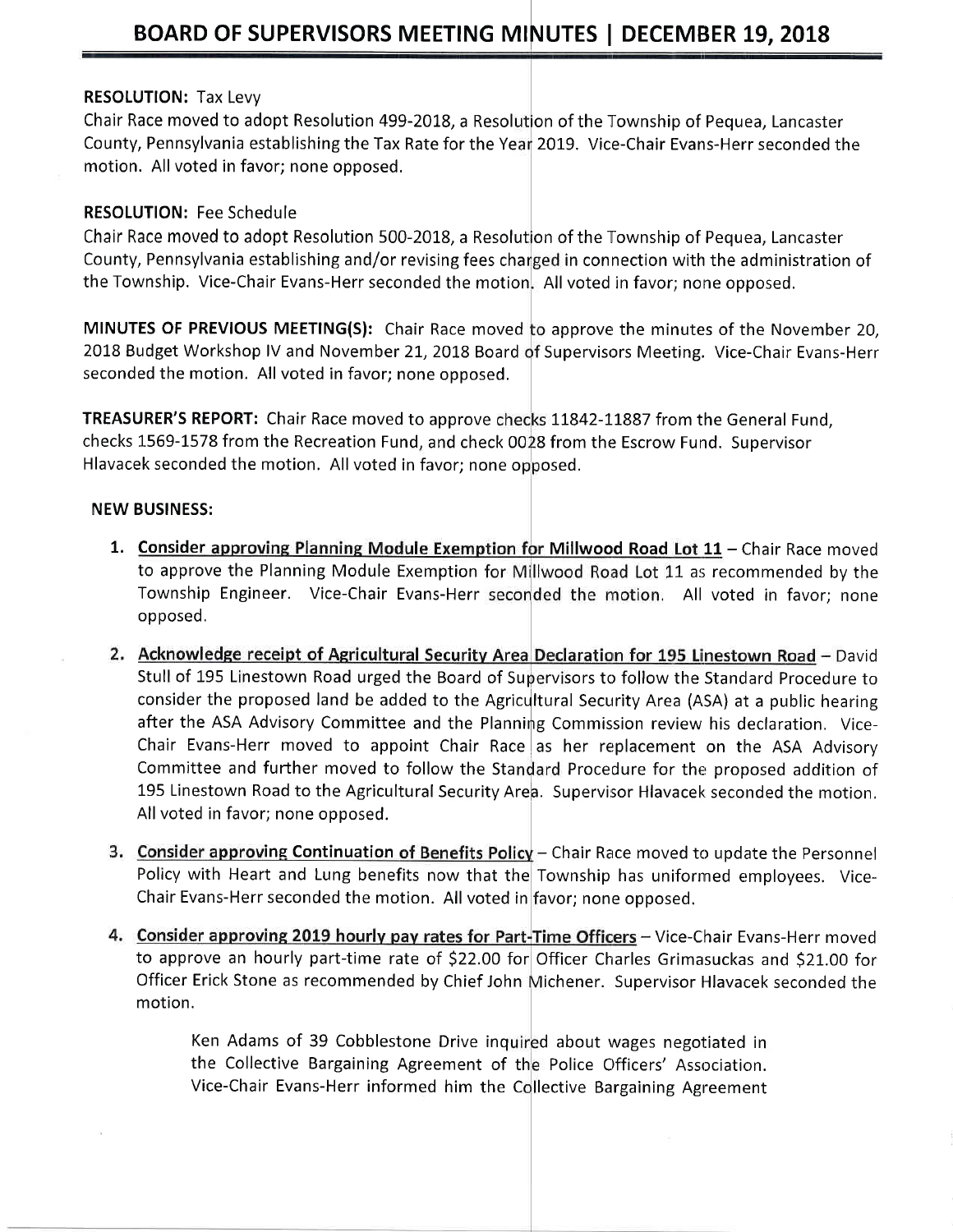## BOARD OF SUPERVISORS MEETING MINUTES | DECEMBER 19, 2018

covers the full-time officers. Part-time wages are recommended by the Chief of Police and then approved by the Board of Supervisors.

K. Scott Edwards of 98 Baumgardner Road <mark>asked for the current wages of</mark> the part-time officers. Vice-Chair Evans-Herr replied Officer Stone was hired in 2018 at a rate of \$21.00/hr. Officer Grimasuckas transitioned from a temporary full-time assignment at \$32.46/hr to part-time status.

All voted in favor of the 2019 hourly rates for part-time officers Grimasuckas and Stone; none opposed.

## REPORTS/UPDATES:

Southern Regional Police Department - Officer Lori Vital read the Chief's Report for November. The name will change to Pequea Township Police Department effective January 1, 2019.

Zoning/Code Enforcement Officer - Report on File

Pequea Township Zoning Hearing Board - At their December meeting, the Zoning Hearing Board conditionally approved a special exception to conduct a home business at 477 Long Lane. Chair Race thanked Zoning Hearing Board member Jackie Johns for her service. Her term is expiring, and she is not seeking reappointment.

#### PUBLIC COMMENTS:

Public comment for items not on the agenda will be taken at this time.

Mr. Adams complained about legal expenses. Specifically citing the first archery hunt which was cancelled, he urged the incoming Supervisors to think before acting. He then suggested posting draft minutes on the website. He thanked the New Danville Fire Company for allowing the Township to hold its meetings at their facility but encouraged the Board to plan for the future. Lastly, he requested the Supervisors speak into their microphones.

Tom Haas of 2194 New Danville Pike questioned the Christmas tree procedure. Vice-Chair Lvans-Herr explained the trees collected at Silver Mine Park are counted and reported to the Lancaster County Solid Waste Management Authority (LCSWMA). The Township receives credit for the trees on the annual recycling grant application. The trees are then ground up for mulching.

Ms. Johns of 23 Pine Lane commended Vice-Chair Evans-Herr and Park & Recreation Board Chair Tim Weaver for organizing volunteers to plant trees at Silver Mine Park. Their work was recognized in the Chesapeake Bay magazine.

Eric Lucas of 320 Baumgardner Road confirmed the Board of Supervisors has not budgeted expenses based on revenue that is not ongoing. Vice-Chair Evans-Herr assured him the Supervisors take a conservative approach on revenue estimates.

Tim Weaver of 722 Baumgardner Road asked the Board of Supervisors to consider replacing a damaged plaque at the Bachman memorial tree in Silver Mine Park. Chair Race moved to approve replacing the plaque. Vice-Chair Evans-Herr seconded the motion. All voted in favor; none opposed.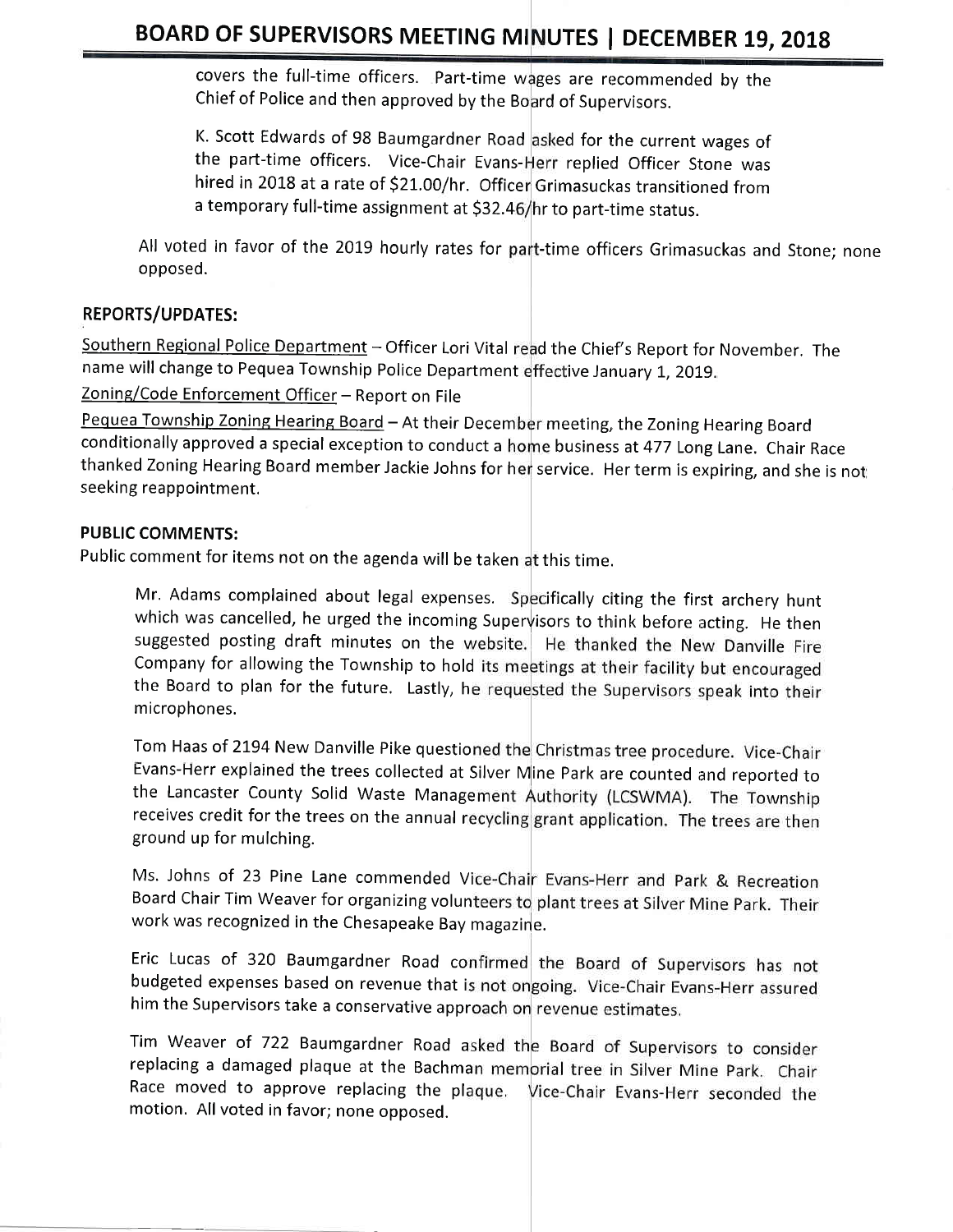# BOARD OF SUPERVISORS MEETING MINUTES | DECEMBER 19, 2018

In response to Mr. Adams's comment about the archery hunt, Mr. Weaver said it was not cancelled because it was formatted incorrectly; it was only cancelled because there was not enough time for the attorney to respond to a complaint that was filed. The format of the hunt was restructured, and it was rescheduled,

Don Purdum of 129 Marticville Road said the District Attorney told him the hunt was stopped because the lottery format was illegal. Vice-Chair Evans-Herr rebutted the Solicitor's position is that municipalities are not required to obtain licenses for smal games of chance, but during the investigation, the District Attorney's office determined it was an illegal lottery. Vice-Chair Evans-Herr stated there was no criminal intent. Chair games of chance. Mr. Purdum responded the complaint may have referenced small Race banged the gavel to end the debate.

ADJOURNMENT: Chair Race wished everyone happy holidays and adjourned the meeting at 7:57 PM.

Respectfully Submitted,

fould pol

Lori Ann Leitch, Secretary